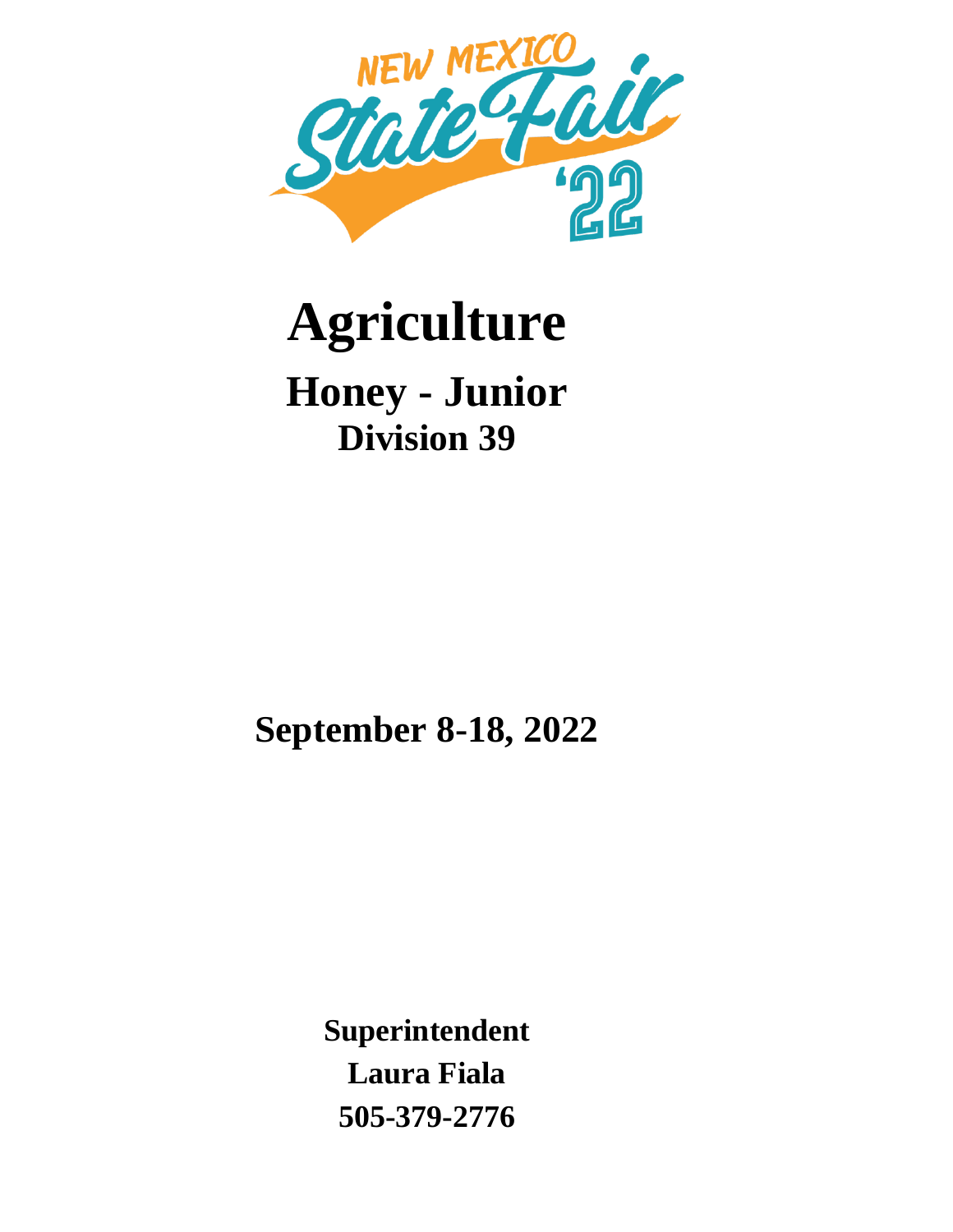### **Entry Dates**

#### **Tuesday, September 6, 2022 - 9:00 AM - 5:00 PM**

### **Judging**

### **Wednesday, September 7, 2022 from 9:00 PM to 12:00 PM**

**Honey Exhibits Must be removed Monday, September 19, 2022 from 8:00**  AM to 5:00 PM. All exhibitors must claim their entries on this deadline. Any exhibits remaining on the Fairgrounds after the designated pick up date will be considered abandoned and shall become the property of the New Mexico State Fair to be disposed of at its discretion.

### **Special Rules**

### **Classes Subject to Change**

- 1. All entries and awards in this department shall be subject to the general rules and regulations.
- 2. All entries in this department must be products of the State of New Mexico and must have been grown or raised by the exhibitor in 2021. Exhibitors may be required to sign an affidavit that his exhibit complies with this rule.
- 3. Not more than one sample of any variety of farm products grown on the same farm may be entered (Junior exhibitors are exempt provided their entries are in the Junior Division).
- 4. The outer surface or skin of agriculture or garden products entered must be natural. No coatings or artificial repairs are permitted.
- 5. Advertising or selling is prohibited.
- 6. **Address labels** for exhibit tags **must** accompany entries. The address labels help to speed up taking entries and alleviates mistakes in spelling of names and addresses. Exhibitors should bring produce and unload directly behind the Agriculture Building.
- 7. Exhibitors are responsible for picking up their own entries or providing written authorization for pick-up by another individual.
- 8. Judges shall, without bias, consider merit only in making awards and when passing on best collection, shall consider quality of distinct variety first and number variety second.
- 9. When there is no competition or when an exhibit is not worthy of first prize, the judge shall place it in the class to which it belongs, as judged by the standard of the article. The judge shall decide as to what is standard. Advertising or selling is prohibited.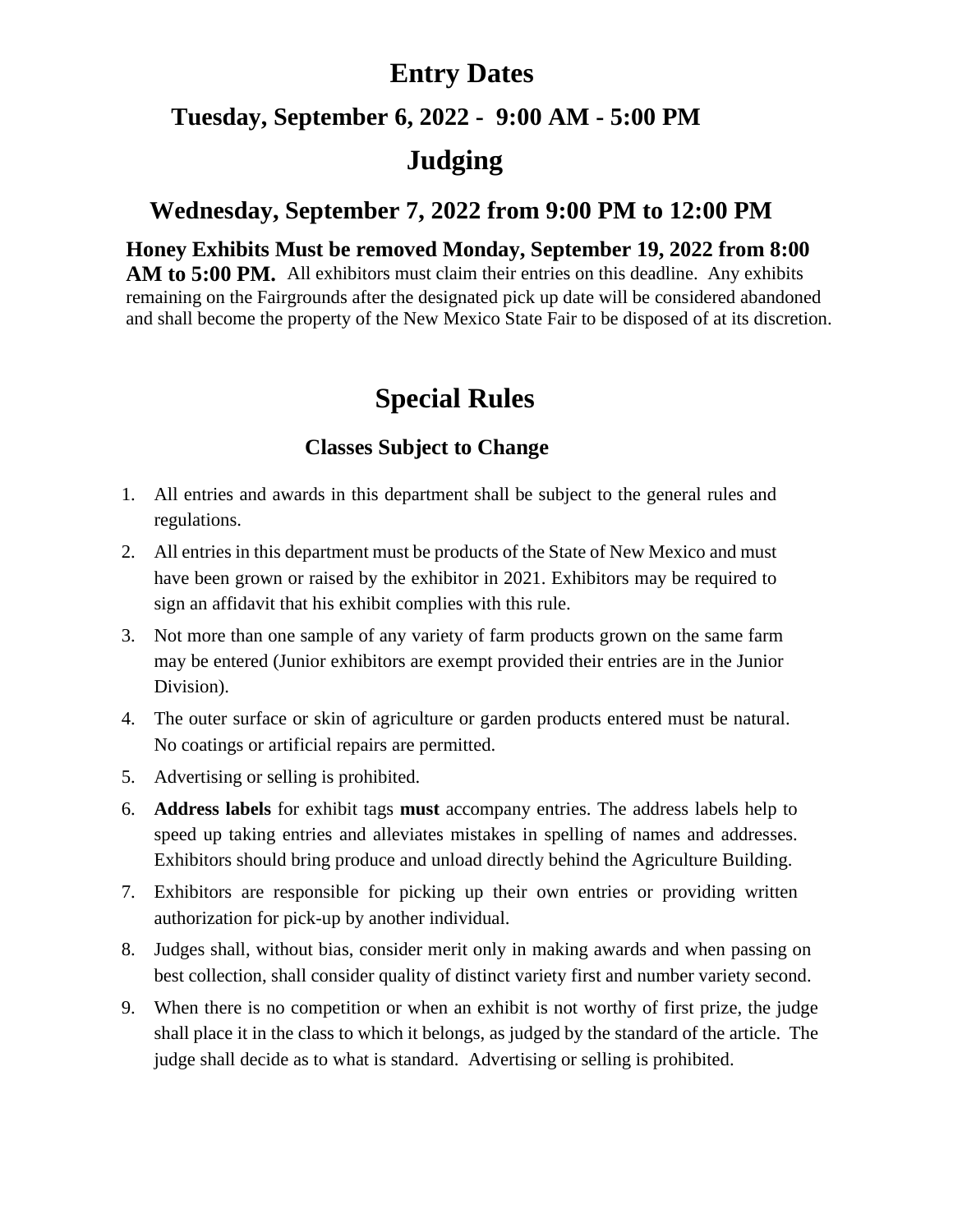- 10. Honey will be tasted as part of the judging; clean spoons will be used.
- 11. Exhibitor recognizes that marketing of the Fair and its grounds requires use of photography and video. Exhibitor hereby expressly grants to the Fair the irrevocable, assignable right and license to take, use and publish exhibitor images and property without the need for any other approval. Exhibitor also releases the Fair, its agents or assigns, from all claims related to the licenses that have been granted in this release.
- 12. As a participant, volunteer, or attendee, you recognize that your participation, involvement and/or attendance at any Fair event or activity includes possible exposure to and illness from infectious diseases including but not limited to COVID-19. While particular rules and personal discipline may reduce this risk, the risk of serious illness and death does exist and that you knowingly and freely assume all such risks related to illness and infectious diseases, such as COVID-19, even if arising from the negligence or fault of the Released Parties.

### **JUNIOR SECTION**

**Age 18 or Under**

# **Cut Comb Honey Section 8 Classes 205-209**

- 205. Cut Comb, white
- 206. Cut Comb, extra light amber
- 207. Cut Comb, light amber
- 208. Cut Comb, amber
- 209. Cut Comb, dark amber

Comb should be displayed in containers that will allow judges to examine and taste one side while the other side can be kept intact for exhibit. 3-4" squares, circles or rectangles.

#### **Score Card for Comb Honey**

| <b>Total Points:</b>                            | 100 |
|-------------------------------------------------|-----|
| Flavor                                          | 20  |
| <b>Cleanliness of Comb and Container</b>        | 20  |
| Cappings- cells are capped with fresh white wax | 20  |
| Neatness of Comb Cut                            | 20  |
| Uniformity of Appearance                        | 20  |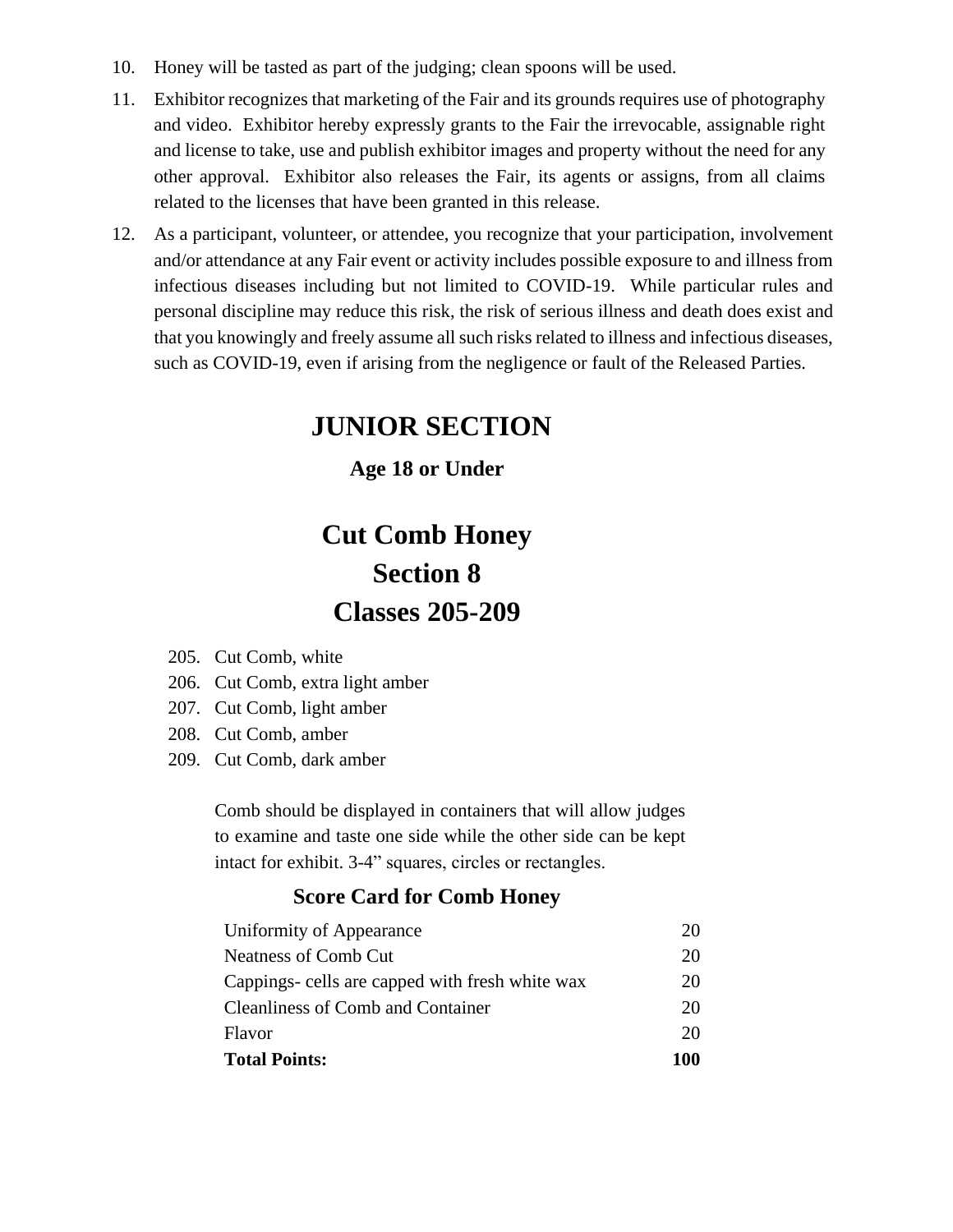# **Chunk Comb Honey Section 9 Classes 210-214**

- 210. Chunk Comb, white
- 211. Chunk Comb, extra light amber
- 212. Chunk Comb, light amber
- 213. Chunk Comb, amber
- 214. Chunk Comb, dark amber

A chunk of cut comb in a jar with liquid honey. Minimum of 16 oz. or 1 lb. jar (a canning Mason pint jar meets this minimum standard) made of clear, colorless smooth glass jar or clear plastic and free of labels.

#### **Score Card for Chunk Comb Honey**

| <b>Total Points</b>                           | 100 |
|-----------------------------------------------|-----|
| <b>Flavor and Aroma</b>                       | 25  |
| <b>Cleanliness of Container</b>               | 25  |
| Uniformity of Appearance in Capping Structure | 25  |
| Neatness and Uniformity of Cut                | 25  |

## **Extracted Honey Section 10 Classes 215-219**

- 215. Honey, white
- 216. Honey, extra light amber
- 217. Honey, light amber
- 218. Honey, amber
- 219. Honey, dark amber

One jar only, minimum of 16 fl. oz. or 1 lb. jar (a canning Mason pint jar meets this minimum standard) made of clear, colorless smooth glass jar or clear plastic and is free of labels.

#### **Score Card for Extracted Honey**

| <b>Total Points</b>                     | 100 |
|-----------------------------------------|-----|
| Cleanliness-without debri               | 25  |
| Container Appearance- clean jar and cap | 25  |
| Color and Brightness                    | 25  |
| <b>Flavor and Aroma</b>                 | 25  |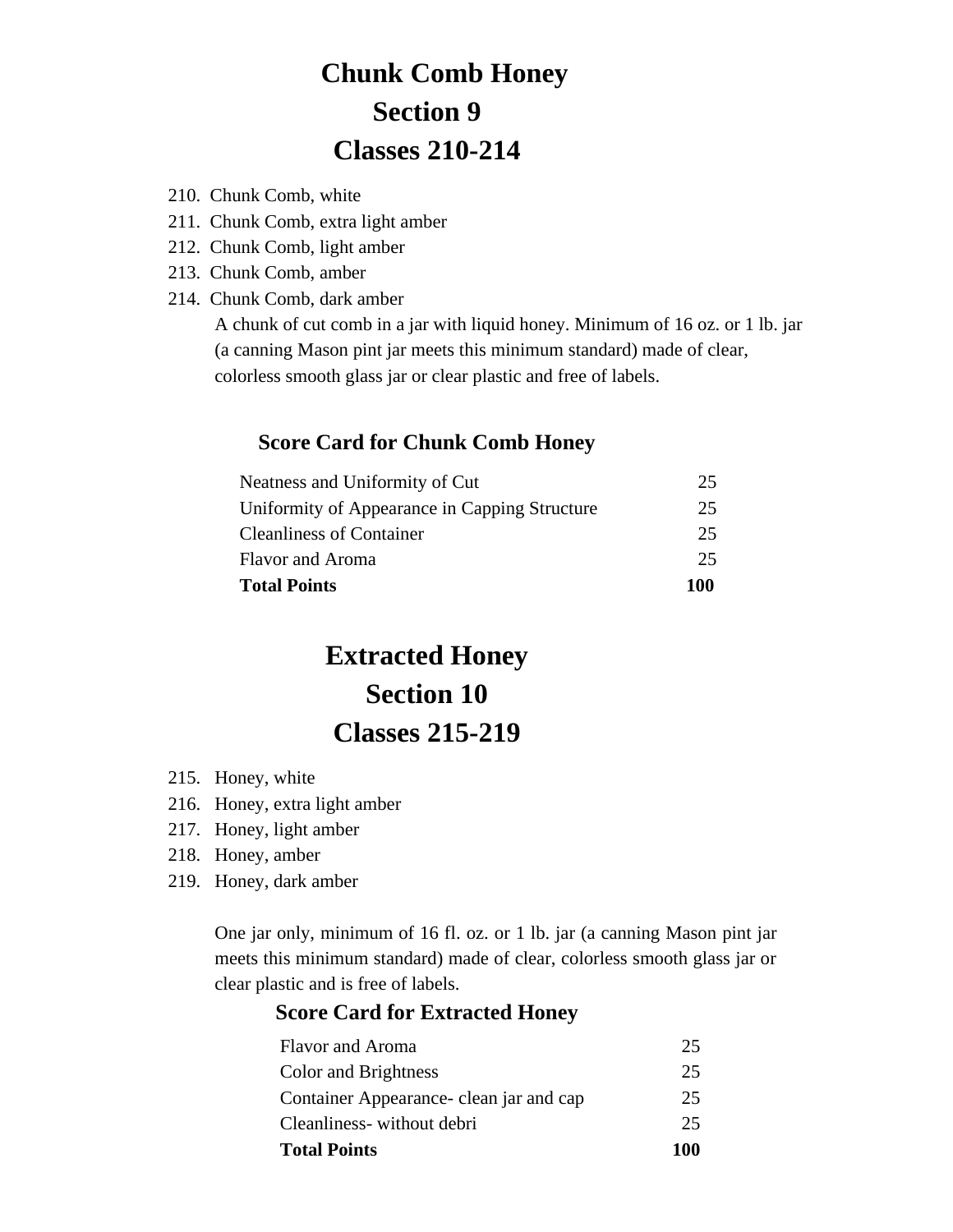# **Beeswax Section 11 Class 220**

#### **Score Card for Beeswax**

| Absence of Cracking and Shrinkage           | 25  |
|---------------------------------------------|-----|
| Uniformity of Appearance                    | 25  |
| Cleanliness-Absence of honey and impurities | 25  |
| Aroma and Texture                           | 25  |
| <b>Total Points:</b>                        | 100 |
| Minimum of 1 lb. in any shape.              |     |

## **Beeswax Section 12 Class 221**

#### **Score Card for Pure Beeswax Products/No Additives**

| Absence of Cracking and Shrinkage           | 20         |
|---------------------------------------------|------------|
| Uniformity of Appearance                    | 20         |
| Cleanliness-Absence of honey and impurities | 20         |
| <b>Aroma and Texture</b>                    | 20         |
| Craftsmanship                               | 20         |
| <b>Total Points:</b>                        | <b>100</b> |
| Minimum of 1 lb. in any shape.              |            |

Pure Beeswax Products can be candles, dipped or molded, beeswax figurines, or novelties

### **Beeswax Section 13 Class 222**

#### **Score Card for Beeswax Products w/Additives**

| Absence of Cracking and Shrinkage           | 20         |
|---------------------------------------------|------------|
| Uniformity of Appearance                    | 20         |
| Cleanliness-Absence of honey and impurities | 20         |
| Aroma and Texture                           | 20         |
| Craftsmanship                               | 20         |
| <b>Total Points:</b>                        | <b>100</b> |
| Minimum of 1 lb. in any shape.              |            |